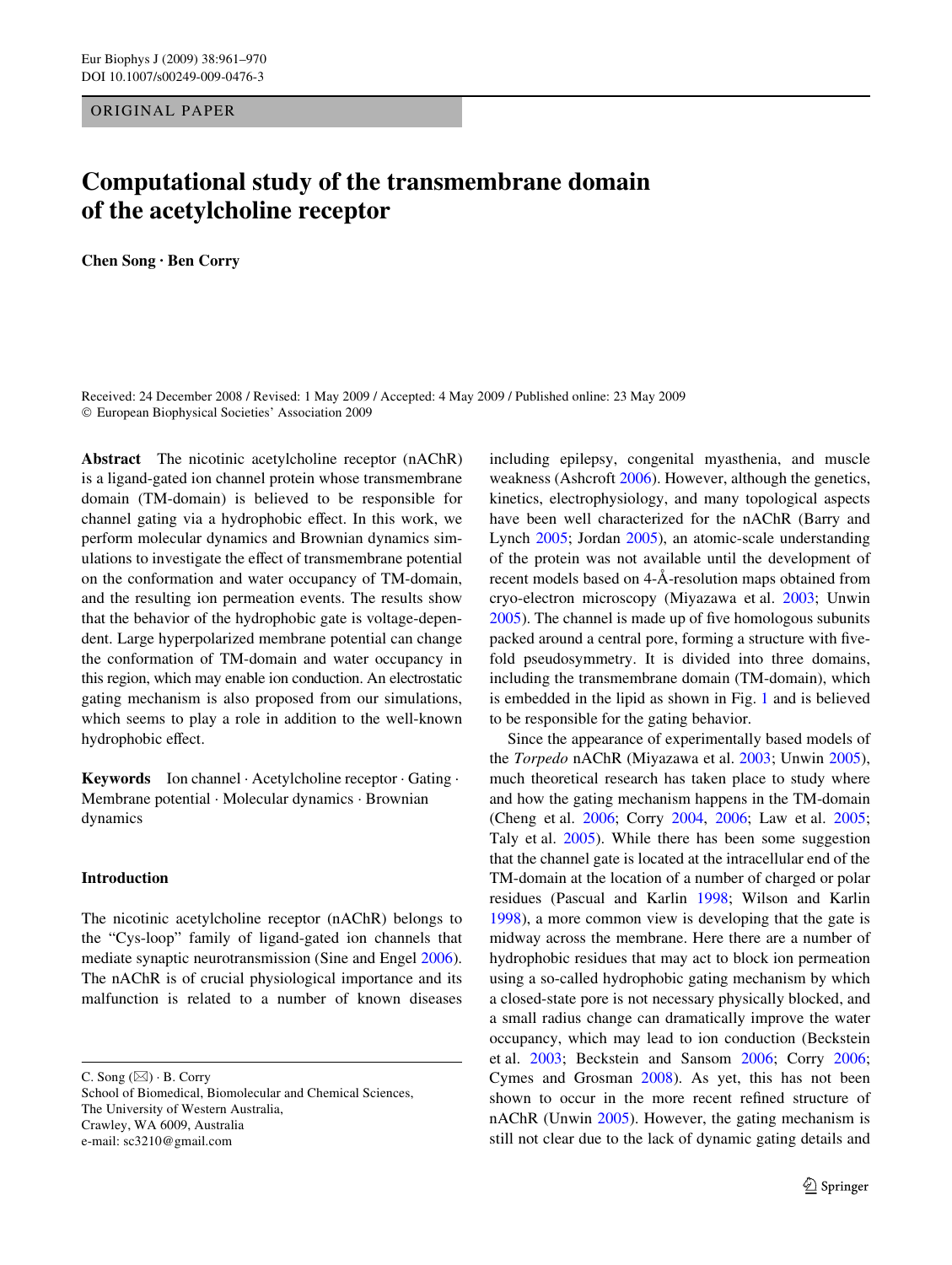

<span id="page-1-0"></span>Fig. 1 The TM-domain of the refined cryo-electron microscopy structure of nAChR, embedded in lipid membrane. The five subunits are indicated with different colors

limitations of the molecular dynamics (MD) simulation time scale. The very recent X-ray structures of the closed-state (Hilf and Dutzler [2008\)](#page-9-8) and the "apparently" open-state pentameric ligand-gated ion channel proteins (Bocquet et al. [2009](#page-8-8); Hilf and Dutzler [2009](#page-9-9)) have provided more information on the gating mechanism. But more research is needed to examine if this is a common feature of all the Cys-loop family. In addition, there are still some relevant issues unresolved. For example, some experimental results indicate that the gating behavior of nAChR may be voltage-dependent (Auerbach et al. [1996](#page-8-9); Chabala [1992](#page-8-10)), but the influence of the membrane potential on the conformation of the protein remains unclear. Recent theoretical studies have shown that membrane potential may change the hydrophobic properties of a similar pore (MscS) (Sotomayor et al. [2007;](#page-9-10) Spronk et al. [2006\)](#page-9-11). Of more direct interest, Wang et al. have witnessed an ion permeation event in MD simulations of a homology model of nAChR at physiological and hyperpolarized membrane potentials (Wang et al.  $2008$ ). Thus, it is of interest to investigate the effect of voltage on the pore conformation, water occupancy in the pore, and ion conduction properties of nAChR in more detail.

In this work, we perform MD simulations to investigate the effect that a large membrane potential can have on the conformation and water occupancy in the TM-domain of nAChR. Brownian dynamics (BD) simulations are also carried out to investigate the ion permeation events. Our studies indicate that the membrane potential does affect the gating behavior of the TM-domain, and an electrostatic effect may also play a role in the gating behavior of the nAChR in addition to the "hydrophobic" gating mechanism.

# **Methods**

### MD simulations

MD simulations were performed starting with the TMdomain of the refined structure of the nAChR (Protein Data Bank entry 2BG9) (Unwin [2005\)](#page-9-3). The TM-domain was chosen by selecting residues from the  $\alpha$ -subunit along with residues with a corresponding range of *z* coordinates from the other subunits. Residues P211-H306 and K400-G437 of the  $\alpha$ -subunit were selected.

Before performing MD simulations on the TM-domain, we placed it within a POPC lipid membrane (as shown in Fig. [1\)](#page-1-0) and solvated the system with the TIP3 water molecules, to which we added  $26 \text{ Cl}^-$  and  $25 \text{ Na}^+$  ions to get a neutral system, resulting in a  $117 \times 117 \times 83 \text{ Å}^3$  water box with about  $0.15$  M ion concentration (105,720 atoms altogether). The lipid and water were initially energy minimized for 50,000 steps and equilibrated for 20 ps with the protein held fixed. Then harmonic constraints were applied to the  $\alpha$ -carbon atoms of the protein, and a further 5,000 steps of energy minimization and 20 ps of equilibration were performed. Finally all constraints were released, and the system was energy minimized for 5,000 steps and 60 ps of simulation was conducted before data collection began. After a 5-ns MD simulation of the TM-domain, we saved the system coordinates to use as the initial structure of the subsequent simulations. Here we performed another two 4-ns MD simulations with external applied electric fields of  $+100$  and  $-100$  mV/nm (positive direction is pointing from the intracellular entrance to the extracellular entrance, along the channel axis) across the protein-membrane system. Note that here we adopted an extremely large electric field in order to find appreciable changes within the available MD time scale.

The MD simulations were performed using periodic boundary conditions with the NAMD2 program (Phillips et al. [2005\)](#page-9-13) using the CHARMM27 force field (MacKerell et al.  $1998$ ). A short-range cutoff of 12 Å was used for nonbonded interactions, and the long-range electrostatic interactions were calculated with particle mesh Ewald method (Darden et al. [1993](#page-8-11); Essmann et al. [1995\)](#page-8-12). Langevin dynamics and a Langevin piston algorithm were used to maintain the temperature at 310 K and the pressure at 1 atm. The time step was set to 1 fs.

We did not consider any alternative bilayer compositions in this study although they were also available, since adopting POPC made our study more consistent with most of the previous simulation studies.

# BD simulations

Ion conduction events were simulated explicitly using BD simulations, which have been successfully applied to the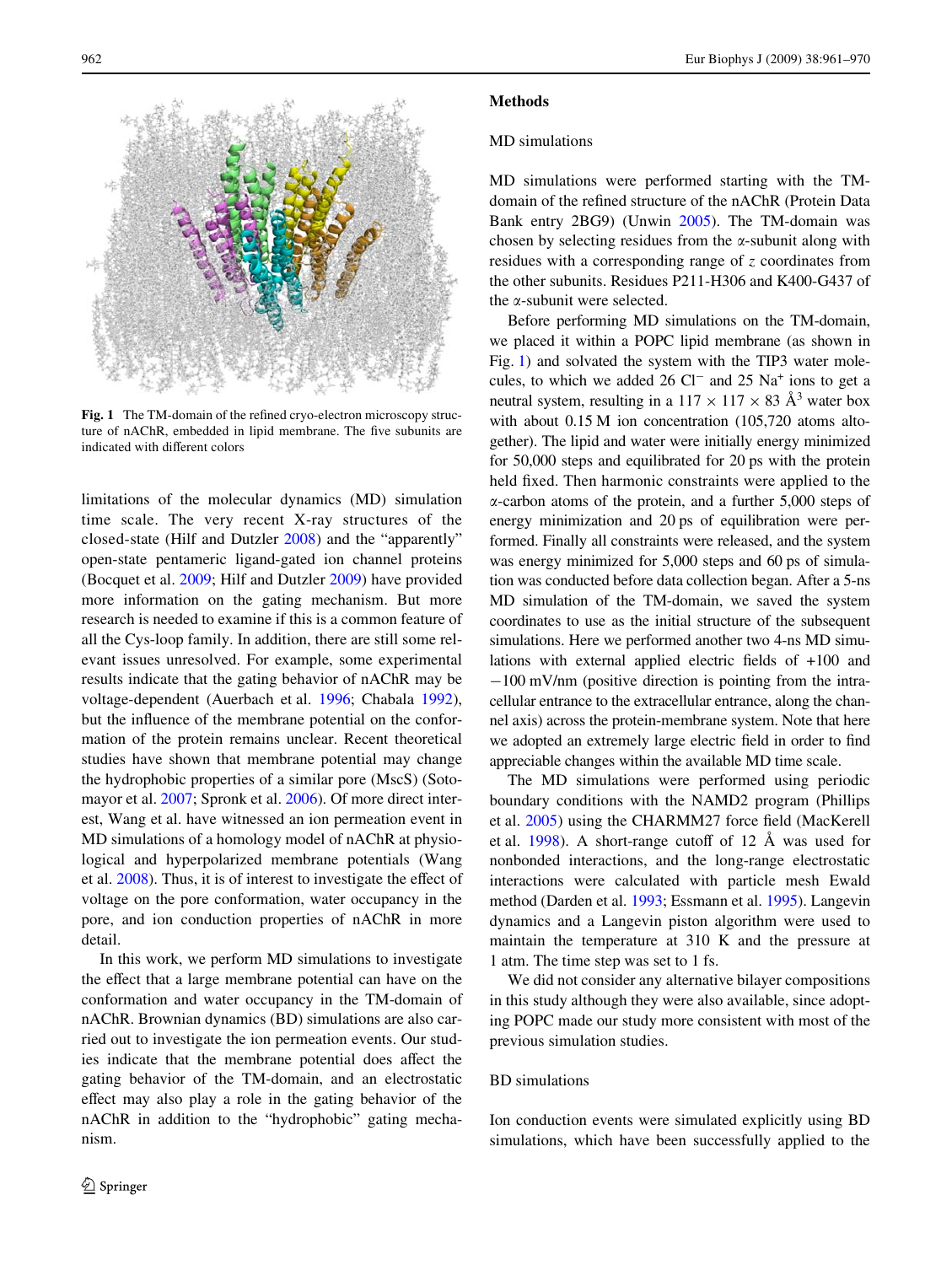nAChR and other channels (Corry [2006](#page-8-4); Corry et al. [2001](#page-8-13)). The motion of individual ions is traced explicitly, but the water and protein atoms are treated as continuous dielectric media (Chung et al. [2002](#page-8-14); Li et al. [1998\)](#page-9-15). The channel is taken to be a rigid structure during the simulation, and partial charges are assigned to the protein using the CHARMM all-atom parameter set. A number of  $Na<sup>+</sup>$  and  $Cl<sup>-</sup>$  ions are placed in cylindrical reservoirs of radius 30 Å at each end of the channel that mimic the intra- and extracellular solution, and the height of the cylinder is adjusted to bring the solution to the desired concentration. The motion of these ions under the influence of electric and random forces is then traced using the Langevin equation. The total force acting on each ion in the assembly is calculated, and then new positions are determined for the ions a short time later. Electrostatic forces are calculated by assigning dielectric constants of 2 to the protein and 60 to the water in the channel and solving Poisson's equation using an iterative method (Hoyles et al. [1998\)](#page-9-16). [These dielectric constants were established to give the best agreement with experimental results of previous studies (Chung et al. [1999;](#page-8-15) Corry et al. [2004;](#page-8-16) Ng et al. [2008](#page-9-17); O'Mara et al. [2005\)](#page-9-18)]. The current is determined directly from the number of ions passing through the channel.

BD simulations were performed for TM-domain under different transmembrane voltages. When calculating currents for the TM-domain, we used the average structures taken from the last 1 ns of the three corresponding MD simulations of the TM-domain as the fixed protein structures and applied 0,  $\pm 50$  and  $\pm 100$  mV/nm electric fields to the BD simulations.

#### **Results and discussion**

First, we performed MD simulation for the TM-domain without an external field according to the method described above (marked as TM1). The evolution of the root-meansquared deviation (RMSD) of the protein (calculated only for non-hydrogen atoms) is shown in Fig. [2](#page-2-0)a by the black line. As can be seen, the simulation reaches a stable stage after 2 ns of simulation, with an average RMSD value of about 3.25 Å, showing that the experimental structure is relatively stable under our simulation protocol. After applying the  $-100$  (marked as TM2) and  $+100$  (marked as TM3) mV/ nm external electric field at the end of the 5-ns simulation, the conformation is further changed. As shown in Fig. [2a](#page-2-0) with red and blue lines, this change occurs rapidly at the start of the simulation, before continuing gradually over the latter part of the 4-ns simulations. Without doubt, the external electric field alters the conformation of the TM-domain.

To examine how the pore is influenced by the applied electric field, we calculated the average structure in the last



<span id="page-2-0"></span>**Fig. 2** Simulations of the TM-domain. **a** Evolution of the RMSD from the starting structure for MD simulations of the TM-domain before and after the application of an electric field. **b** The pore radii of the average structure in the last nanosecond of each simulation. **c** The number of water molecules in the hydrophobic region of the TM-domain during the three simulations. TM1 (no applied field) in *black*, TM2  $(-100 \text{ mV/nm})$  in *red*, and TM3  $(+100 \text{ mV/nm})$  in *blue* 

nanosecond for each of the simulations TM1, TM2, and TM3, and then calculated their pore radii as plotted in Fig. [2b](#page-2-0). Here the black line is the radius for the average structure of the simulation TM1, while the red and blue lines are those for TM2 and TM3, respectively. We can see that as a result of applying a negative electric field, the pore radius is significantly changed (red line), with the minimum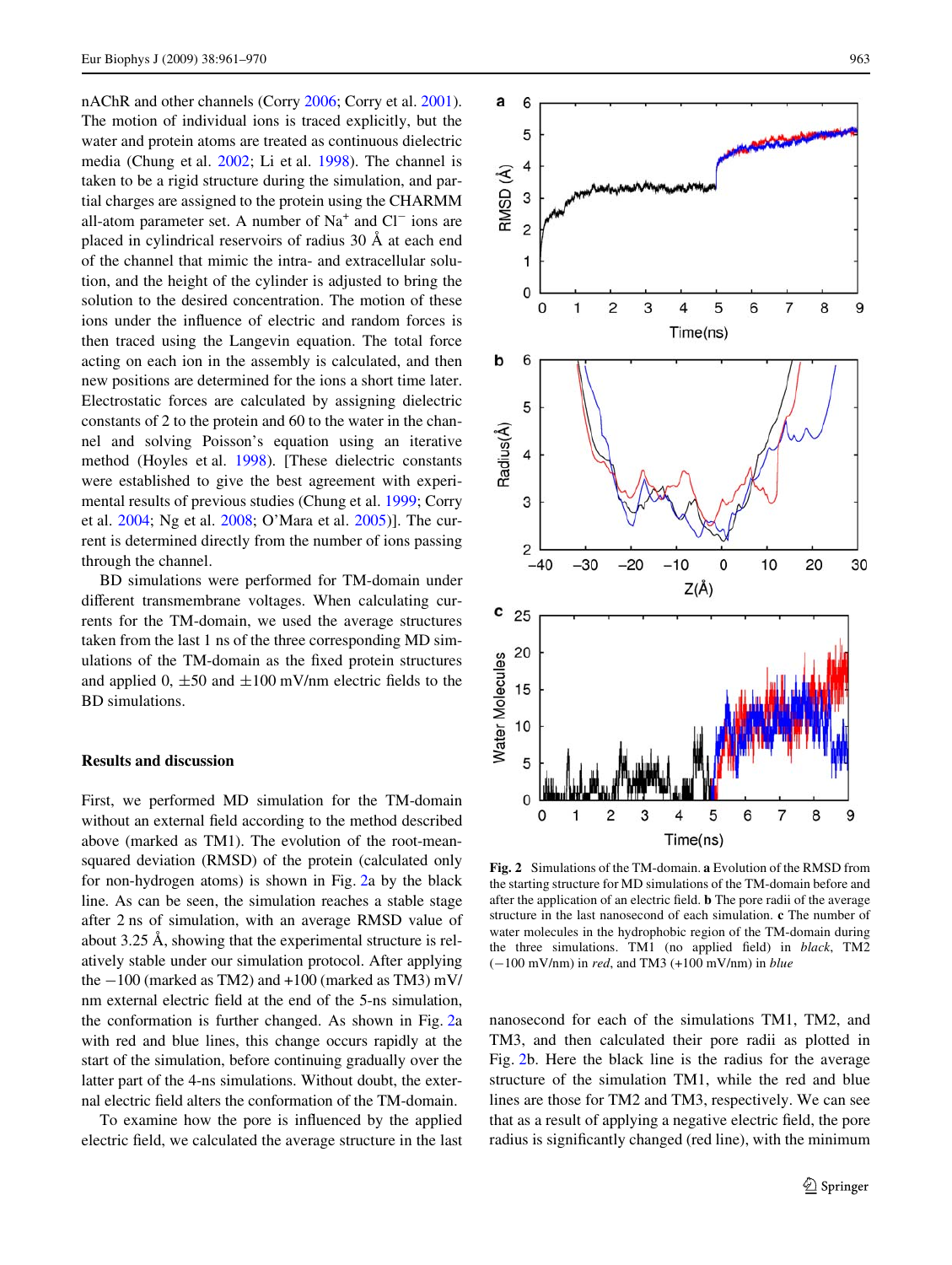

<span id="page-3-0"></span>**Fig. 3** Conformation changes of TM-domain induced by the application of the negative electric field. The *blue helices* indicate the average structure of the TM-domain for the simulation without external electric field, while the *orange* is that of the simulation with  $-100$  mV/nm electric field. For clarity, only the M2 helix is shown for four subunits, and the center of the pore is indicated

radius increasing by about 0.5 Å. This is particularly interesting as previous simulations have suggested that such a radius change may be all that is required to alter the pore from being nonconductive to conductive (Beckstein and Sansom [2004](#page-8-17); Corry [2006](#page-8-4)).

Careful examination of the average structures shows that after applying the negative electric field, the inner ring of helices (M2) tilts to widen the intracellular end of the channel, and slightly rotates counterclockwise  $\sim 5^{\circ}$  about the axis of the pore (looking from the extracellular direction) as indicated in Fig. [3.](#page-3-0) Under a positive electric field, the change in pore radius is less dramatic, and the minimum radius is quite similar to that without the electric field.

It is interesting to note that the rotation of M2 under the negative electric field is similar to that suggested previously to be involved in channel opening (Corry [2006](#page-8-4); Unwin [1995](#page-9-19), [2003\)](#page-9-20), albeit to a smaller extent. Although huge electric fields were applied during our simulations, we do find interesting motions of M2 that are consistent with previous hypotheses. Liu et al. also noticed a local bending and rotation in a conventional molecular dynamics simulation for the closed-state structure (Liu et al. [2008\)](#page-9-21), which is consistent with what we found when applying a negative electric field. All these results indicate that both tilting and rotation movements of M2 helices may be related to the opening of the channel. A negative voltage can induce more dramatic changes in the radius and conformations of TM-domain than positive voltage. Unfortunately, no quantitative description can be given here about how conformation changes under realistic physiological conditions, i.e., when transmembrane potential exists across membranes. We suppose a similar but more minor effect could occur.

Previous studies have shown that there is a hydrophobic girdle in the TM-domain, which is believed to be responsible for the "hydrophobic" gating mechanism (Beckstein and Sansom [2006](#page-8-6); Corry [2006](#page-8-4)). In our simulations, we also found that this hydrophobic region, which extends from L251 to V259 of the  $\alpha$  subunit, restricts water occupancy in the pore and is therefore likely to prevent the passage of ions. More interestingly, after applying the external field, the water occupancy in the hydrophobic region is enhanced, as shown in Fig.  $2c$  $2c$ . Without an applied field there are about 2.5 water molecules located in the hydrophobic region on average, and much of the time no water molecules reside in this ca. 8-Å-long region. After applying the external field, the number of water molecules was dramatically increased in a short time in both the +100 and  $-100$  mV/nm situations. This is similar to previous studies of the mechanosensitive channel MscS, which also indicate that the water occupancy in the hydrophobic channel pore is voltage dependent (Sotomayor et al. [2007;](#page-9-10) Spronk et al.  $2006$ ). In our case we do see differing behavior under positive and negative fields. For the case of a positive electric field, the number of water molecules fluctuates after increasing to stable values of about 10.3 and then slightly drops in the last nanosecond, while for the negative electric field case, the number of water molecules keeps increasing during the entire 4-ns MD simulation.

To give an overall description of the water distribution in the whole TM-domain, we calculated the average water densities of the last nanosecond of the TM1, TM2, and TM3 simulations, as shown with slices in Fig. [4.](#page-4-0) It is very obvious that when there is no external electric field, there is a hydrophobic region in the TM-domain with decreased water density that is occupied with more water molecules after an electric field is applied. For the TM2 (negative electric field) simulation, the pore is almost fully hydrated, which may be due to the wider pore radius since previous studies have shown that a small increase in radius can lead to an obvious enhancement in water occupancy (Beckstein et al.  $2003$ ). It is notable that the applied field can also increase water occupancy without increasing the pore radius as under a positive electric field.

We have also examined how the water molecules orient in the pore during the simulations. Three typical snapshots are shown in Fig. [5.](#page-4-1) As can be seen, before applying any electric field, water molecules do not have any obvious orientation, and it is hard for water molecules to reside across the hydrophobic region. After applying a negative electric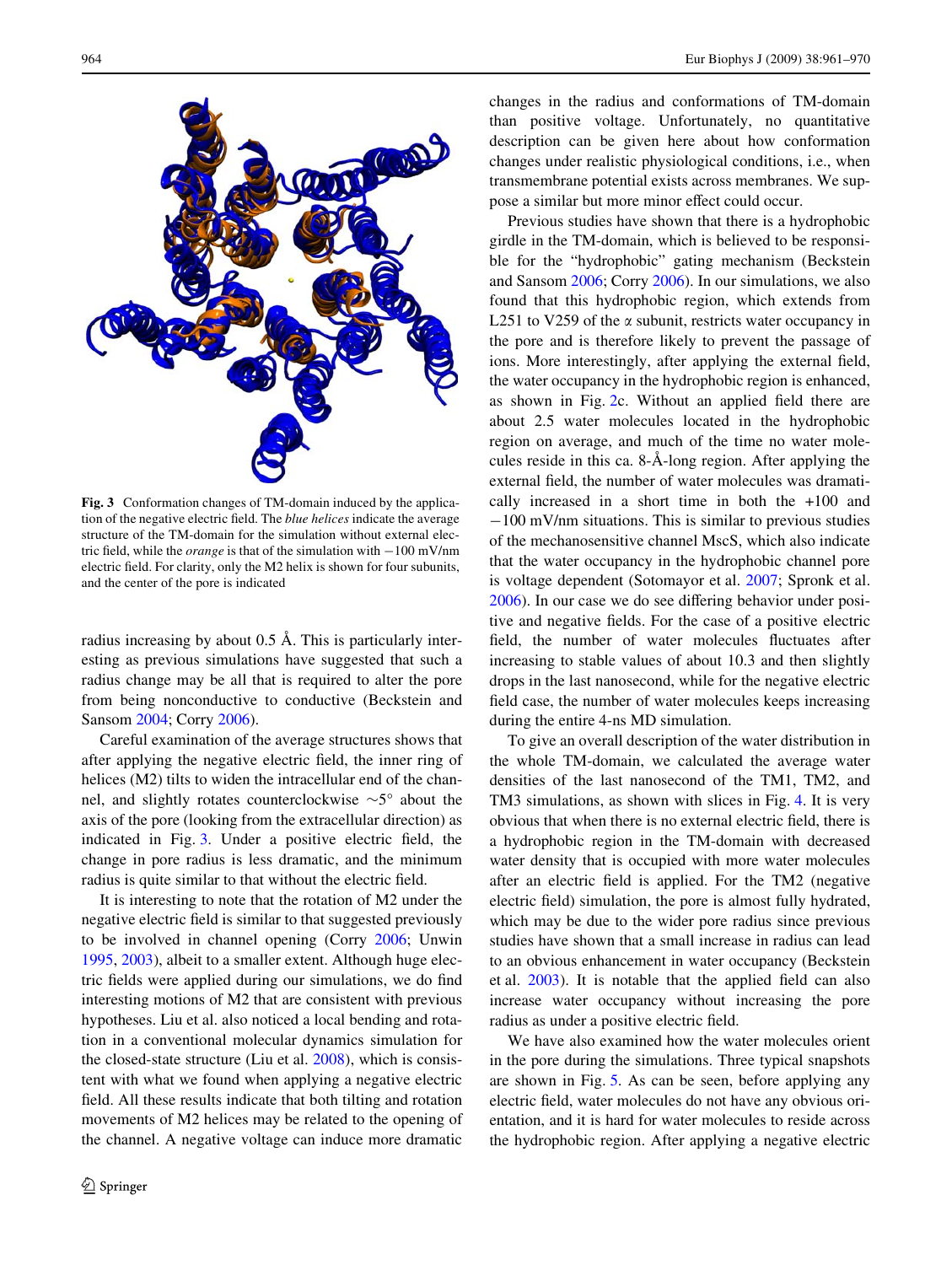

<span id="page-4-0"></span>**Fig. 4** Water density in the TM-domain. The average density of water in a central slice through the pore during simulations of the TM-domain calculated from the last nanosecond of the three simulations. The *left panel* is for TM1, *middle* for TM2, and *right* for TM3. The *blue color* corresponds to bulk water density, and *red* to total absence of water

field, water molecules are seen to have a well-defined orientation along the direction of the electric field as shown in Fig. [5](#page-4-1)b, due to the intrinsic polarity of water molecules. A similar situation takes place when applying a positive elec-tric field as shown in Fig. [5c](#page-4-1). Since there is a widening of the pore when applying a negative electric field (Fig.  $2b$  $2b$ ), more water molecules are able to get into the pore than under a positive electric field. However, because the applied electric field can still assist water molecules to form a single-file chain structure with well-arranged orientation, which is favorable in narrow channels as shown by previous studies (Hummer et al. [2001\)](#page-9-22), water molecules are also able to permeate through the channel under a positive electric field, although no widening of the pore is found in this case. Therefore, the external electric field can not only help to change the conformation of the pore but also assist water molecules to arrange their orientations, which will favor their occupancy and permeation across the hydrophobic region. In the case of nAChR, the negative electric field does have a larger effect on the conformation of the pore, which results in more water molecules getting into the hydrophobic region.

To further validate the hypothesis that negative voltage might assist opening of the pore or keeping the pore open, we performed two additional 10-ns simulations on the putative open structure as proposed in one of our previous studies (Corry [2006](#page-8-4)). The putative open structure was obtained by rotating the inner M2 helix of each of the five subunits clockwise by 15° about the axis passing perpendicular to the membrane through the disulphide bridge of the binding domain. Then the intracellular end of the helix is rotated counterclockwise by 30° to produce a slight kink. The net



<span id="page-4-1"></span>**Fig. 5** Water distribution around the hydrophobic region in the TM pore from a snapshot of **a** TM1, **b** TM2, and **c** TM3 simulations. The edges of the hydrophobic regions are marked with *dashed lines*



<span id="page-4-2"></span>**Fig. 6** Pore radius of the TM-domain of the putative open structure. The pore radii of the initial putative structure (*black dashed line*), the final structure after 10-ns MD simulations without external electric field (*black solid line*), and the final structure of 10-ns MD simulations with  $-100$  mV/nm field (*red line*), starting from the putative structure, are shown

effect of this conformational change is to widen the pore by  $\sim$ 1.5 Å. MD simulations were performed starting from this putative open structure, both without external electric field and with  $-100$  mV/nm. The pore radii at the end of the simulations are shown in Fig. [6.](#page-4-2) As can be seen, if there is no external field across the membrane, the pore radius significantly shrinks  $(1-2 \text{ Å})$  within 10 ns. However, when the  $-100$  mV/nm electric field is applied, the radius of the putative open structure does not change so much. Although the minimum radius also drops, the change occurs only locally around  $z = 4$  Å, while most of the other part did not change much, which means that the negative electric field does help to keep the pore open.

Our MD simulations shed further light on the kinetics of nAChR gating. While previous physiological studies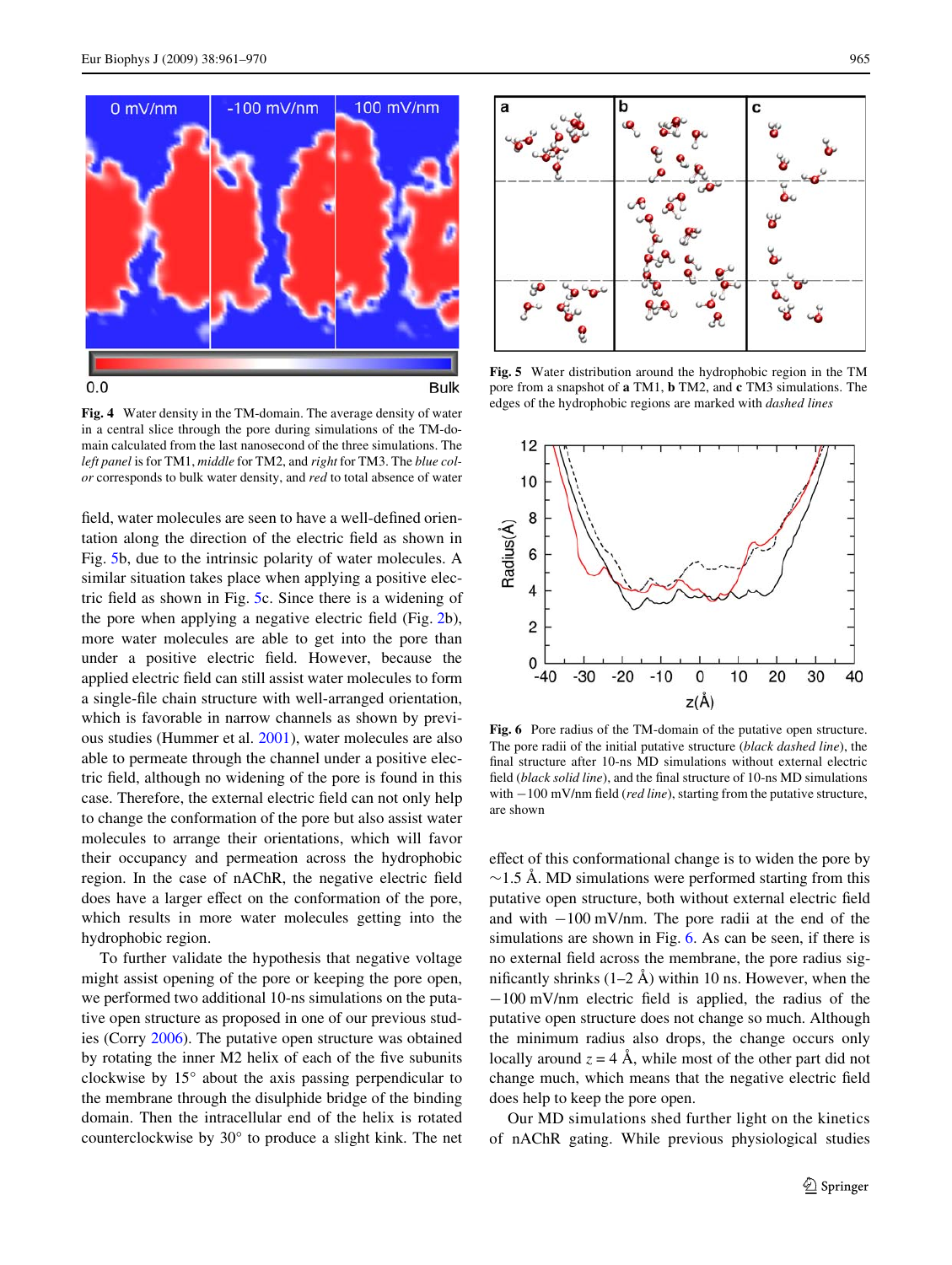suggest hyperpolarization makes the open state of the pore more likely, there are some contradictions regarding whether the opening rate or closing rate of the channel is most sensitive to the change in potential. Although earlier studies show that only the closing rate decreases with the hyperpolarization (Liu and Dilger [1991;](#page-9-23) Magleby and Stevens [1972;](#page-9-24) Sheridan and Lester [1977\)](#page-9-25), there are also some other studies showing the opening rate also increases with the hyperpolarization (Chabala [1992](#page-8-10); Leibowitz and Dionne [1984](#page-9-26)). More recent studies showed that, for the diliganded nAChR, the closing rate decreases with the hyperpolarization (Auerbach et al. [1996\)](#page-8-9), while for the unliganded nAChR, the opening rate increases with the hyperpolarization (Grosman and Auerbach [2000;](#page-9-27) Jackson [1986](#page-9-28)).

In our MD simulations under negative voltage, not only was the accelerated opening of the pore observed from the simulation starting with the closed-state structure, but also the slowed closing of the pore was witnessed from the MD simulation starting with the putative open structure, which means that both the closing rate and opening rate might be voltage dependent. The microscopic mechanism responsible for this might come from two factors. One is that the hyperpolarization potential may directly destabilize the conformation of the closed state and help the pore open. The other is that the hyperpolarized potential may assist the water molecules to form an orientated arrangement and enter the pore, which breaks the hydrophobic girdle closing the pore. Either of these factors could act to increase the channel opening rate or decrease the closing rate. It is plausible from our studies, therefore, that either could be voltage dependent. Regardless of the mechanism, our computational study supports the previous experimental conclusion that a hyperpolarized potential will shift the equilibrium constant in favor of the open state.

Since external electric fields have changed the conformation of the TM-domain and the pore radius, it is interesting to explore whether it is possible for ions to pass through. Using the average structures of the last nanosecond of the simulations TM1, TM2, and TM3, we performed BD simulations with the external electric fields of 0 and  $\pm 100$  mV/nm for the TM1 conformation and 0,  $\pm 50$ , and  $\pm 100$  mV/nm for the TM2 and TM3 conformations. The BD results show that ions can conduct only in the BD simulation with electric field of  $\pm 100$  mV/nm on the TM2 conformation. In the case of  $-100$  mV/nm, it was seen that about  $77 \text{ Na}^+$  ions passed downwards within 0.2  $\mu$ s, which is approximately  $-61.7$  pA under the voltage of  $-400$  mV crossing over the TM-domain. In the case of 100 mV/nm across the TM2 conformation, there were about 7.5 Na<sup>+</sup> passing upwards on average within  $0.2 \mu s$ . However, there was no current found in any other cases. These results indicate that both a negative transmembrane potential and an induced conformation rearrangement are necessary for ion permeation, since no ion can permeate in the BD simulation with  $-100$  mV/nm field for the TM1 conformation. We should keep it in mind that, although the pore radius has been widened due to the large negative field, the protein structure is obtained from the closed-state structure, and we do not expect the final structure to represent a fully open state. Thus, the current observed here is likely to partially result from the extremely large electric field, which may introduce some artifact. However, considering the fact that no similar current takes place in the case of TM1 or TM3 conformation, we can still extract some information from these results, i.e., negative membrane potential can affect the ion conduction and conformation of the TM-domain. As none of our simulations were conducted on the open state of the pore, our results do not imply that the open state of the channel would display rectification. Negative potentials may, however, assist in opening or keeping open the pore more than positive ones. This could be expected to reveal itself in increases in the channel opening rate constant or decreases in the channel closing rate constant under hyperpolarization in partial agreement with previous experimental observations.

We have also noted a recent study by Wang et al. in which they investigated the effect of membrane potential on the cation permeation through the human adult muscle nAChR (Wang et al. [2008](#page-9-12)). Despite studying a different homology model and adopting different simulation methods, they also found cations can permeate through the channel under external electric potential. Thus, analogous results have been obtained for both the *Torpedo* structure and the homology model of human adult-type muscle nAChR, which confirms the concept that membrane potential can play a role in channel gating and ion permeation in ligand-gated ion channels. Furthermore, both works indicate that Unwin's 2BG9 model is indeed an inactive model, since no ion permeation was seen in the BD simulations on the protein conformation obtained in the absence of an electric field even under large membrane potentials in our work, or in the MD simulation of the restrained homology models of 2BG9 in the work of Wang et al. In both cases, cation permeation could only be obtained after an induced conformational change. It is also notable that, although in our simulations, extracellular and intracellular domains of the nAChR were absent, consistent results were obtained with those from Wang et al.'s work.

To give a more detailed analysis of the effect of hyperpolarized membrane potential on the ion conduction events, we analyzed the ion conduction trajectory of the BD simulations and found some interesting results. We counted the dwell time of Na<sup>+</sup> in the channel of TM-domain during the BD simulation for the TM2 conformation under  $-100$  mV/ nm electrostatic field. The result is shown in Fig. [7a](#page-6-0). As can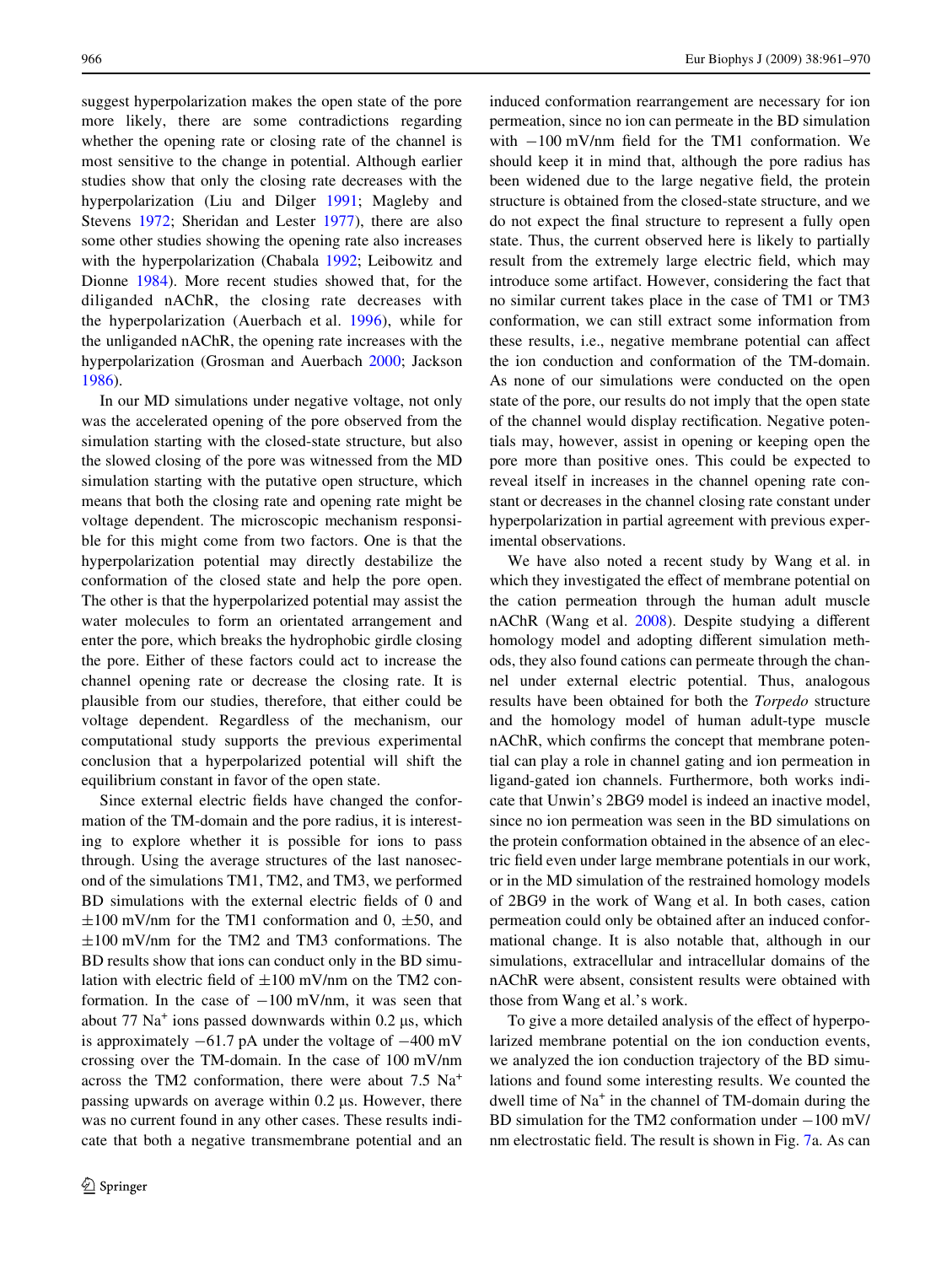<span id="page-6-0"></span>



be seen, the locations where  $Na<sup>+</sup>$  ions dwell longest are at  $z \approx 20$  Å, which is just at the entrance of the pore, and at  $z \approx 6$  Å, which is just before the narrowest hydrophobic region in the middle of the channel. This is consistent with the hydrophobic gate position and thus confirms the gate position again. Furthermore, we found that there was an electrostatic potential well around this region, mainly due to the presence of more glutamic acids than lysines and arginines in the M2 helices, i.e., 5 Glu versus 3 Lys + Arg as shown in Fig. [7](#page-6-0)b. Therefore, one may question whether electrostatic effects of these charged residues can contribute to channel gating in addition to the hydrophobic mechanism.

To address this question, we calculated the potential energy profiles for one  $Na<sup>+</sup>$  to permeate along the channel axis. Four situations were considered: TM1 conformation with 0 and  $-100$  mV/nm, and TM2 conformation with 0 and  $-100$  mV/nm. The results are shown in Fig. [8a](#page-7-0) with solid lines. It is quite obvious that there are energy wells around the extracellular entrance ( $z \approx 15$  Å) for all cases, created by the acidic residues in this region. For the case of TM1 conformation without external electric field, there is an energy barrier of  $\sim$ 24.1 kcal/mol for one Na<sup>+</sup> to permeate as shown with the black line in Fig. [8](#page-7-0)a. For the case of TM2 conformation without external electric field, the barrier was reduced to  $\sim$ 13.9 kcal/mol as shown with a blue line, which means that the conformation change alone (widening of the radius about 0.5 Å) can dramatically reduce the potential energy barrier for one  $Na<sup>+</sup>$  to pass by 10.3 kcal/mol.

If we look at the case of TM1 conformation with  $-100$  mV/nm external electric field as shown with the red line, we can see an energy barrier of  $\sim 8.1$  kcal/mol, while for the case of TM2 conformation with  $-100$  mV/nm (green line), the energy barrier was again reduced to  $\sim$ 2.7 kcal/mol. Therefore, from Fig. [8a](#page-7-0), we can clearly see that the widening of the pore can reduce the potential energy barrier for ions to pass through the hydrophobic region of the pore by both increasing the width of the hydrophobic girdle and weakening the attraction of the acidic residues by moving them farther from the pore axis. To analyze the importance of each of these effects in reducing the barrier to ion permeation, we decomposed the change in energy barrier between the TM1 and TM2 conformations. To do this, we determined the energy barriers to ion permeation coming from the electrostatic interactions alone, i.e., not including image charges created by the ion or desolvation effects that comprise the so-called hydrophobic barrier.

The electrostatic potential energy profiles for a test  $Na<sup>+</sup>$ to move along the pore axis determined this way for the conformations TM1 and TM2 without any external electric field are shown with dashed lines in Fig.  $8a$  $8a$ . The energy barriers for those two cases are 17.5 and 11.4 kcal/mol, respectively. Therefore, of the total reduction in the potential energy barrier to ion permeation created by widening the pore, 6 kcal/mol (or  $\sim 60\%$ ) is due to the changing electrostatic interactions of the ion with the protein caused by a weakened attraction to the acidic residues at the external end of the pore. The remaining 4 kcal/mol  $(\sim 40\%)$  is due to the lesser hydrophobic barrier that results from widening the nonpolar constriction. Our results suggest that an electrostatic effect can also play an important role in the gating of the nAChR in addition to the well-known hydrophobic effect.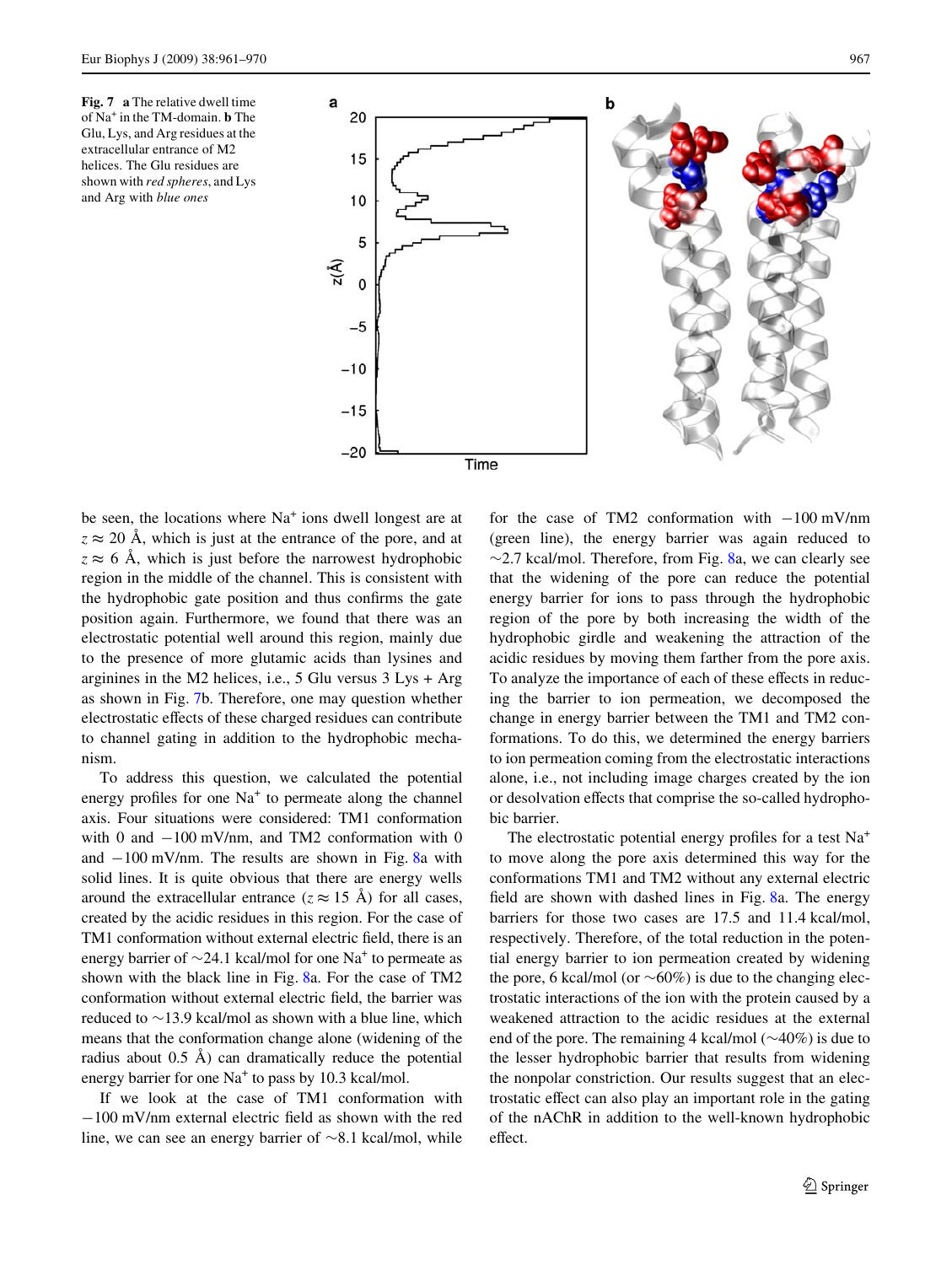

<span id="page-7-0"></span>**Fig. 8** Potential energy of  $Na^+$  moving through the pore. **a** The singleion potential energy (*solid lines*) calculated by moving one Na+ through the pore, and the single-ion electrostatic potential energy (*dashed lines*) where only the electrostatic interaction between the test ion and the protein was considered. **b** The two-ion potential energy, calculated by moving one ion through the pore while another resides in the energy well inside the extracellular end of the pore. In each case, the TM1 conformation with 0 mV/nm is in *black*, the TM1 conformation with  $-100$  mV/nm is in *red*, the TM2 conformation with  $0$  mV/ nm is in *blue*, and TM2 conformation with  $-100$  mV/nm is in *green* 

Although the wider pore in the TM2 conformation reduces the energy barrier for ion permeation, we note from Fig. [8](#page-7-0)a that a significant barrier ( $\sim$ 2.7 kcal/mol) remains even under a large applied field that would prevent any

<span id="page-7-1"></span>**Fig. 9** The ion permeation process in the channel. **a** One Na<sup>+</sup> comes into the extracellular entrance, **b** a second Na<sup>+</sup> comes in as well, and **c** the first Na<sup>+</sup> passes through. For clarity, only the M2 helices are shown here

significant ion current in contrast to what is seen in the BD simulations. In fact, when we examined the BD simulation trajectories, an interesting feature was noted. We found that the Na<sup>+</sup> permeation events involve multiple ions and can be divided into three stages:  $(1)$  One Na<sup>+</sup> comes into the extracellular entrance and fluctuates around but can not pass, as shown in Fig. [9](#page-7-1)a. (2) Another Na<sup>+</sup> comes into the entrance and fluctuates as well, together with the first  $Na<sup>+</sup>$ , as shown in Fig. [9b](#page-7-1). (3) After some time, the first  $Na<sup>+</sup>$  passes through the channel rapidly as shown in Fig. [9](#page-7-1)c, which returns the system back to step one. This is a common feature in most of the Na<sup>+</sup> permeation events in our BD simulations, which highlights the importance of the occupancy of multiple cations at the extracellular entrance of the channel and the intercation Coulombic repulsion.

To account for this, we reexamined the potential energy barriers for  $Na<sup>+</sup>$  to permeate, taking into account the effect of the second ion. To do this we calculated the two-ion potential energy profiles for the four cases described above. When doing this, one  $Na<sup>+</sup>$  was put around the location of the minima in the single ion profile  $(z = 14)$ , and the potential energy for another Na<sup>+</sup> was calculated as it was moved from  $z = 70$  to  $z = 15$ , while the first ion was allowed to find its minimum energy position. Then, one Na<sup>+</sup> was put at  $z = 18$ , and the potential energy for the other Na<sup>+</sup> was calculated from  $z = 17$  to  $z = -70$ . The combination of these two results gives a description of the potential energy along the pore axis including the multi-ion nature of conduction. All the results are shown in Fig. [8](#page-7-0)b. As can be seen, the most distinct difference compared to Fig. [8](#page-7-0)a is that all the energy barriers are reduced. In particular, there is only a very small energy barrier ( $\sim$ 0.25 kcal/mol) for Na<sup>+</sup> to pass in the TM2 conformation with  $-100$  mV/nm external electric field, which is also the reason why we can find a large current in this case. These results indicate that the conduction of Na<sup>+</sup> is a two-ion process, as also witnessed by the trajectory analysis, i.e., the occupancy of the second Na<sup>+</sup> in the extracellular entrance of TM-domain is essential for the first Na<sup>+</sup> to permeate.

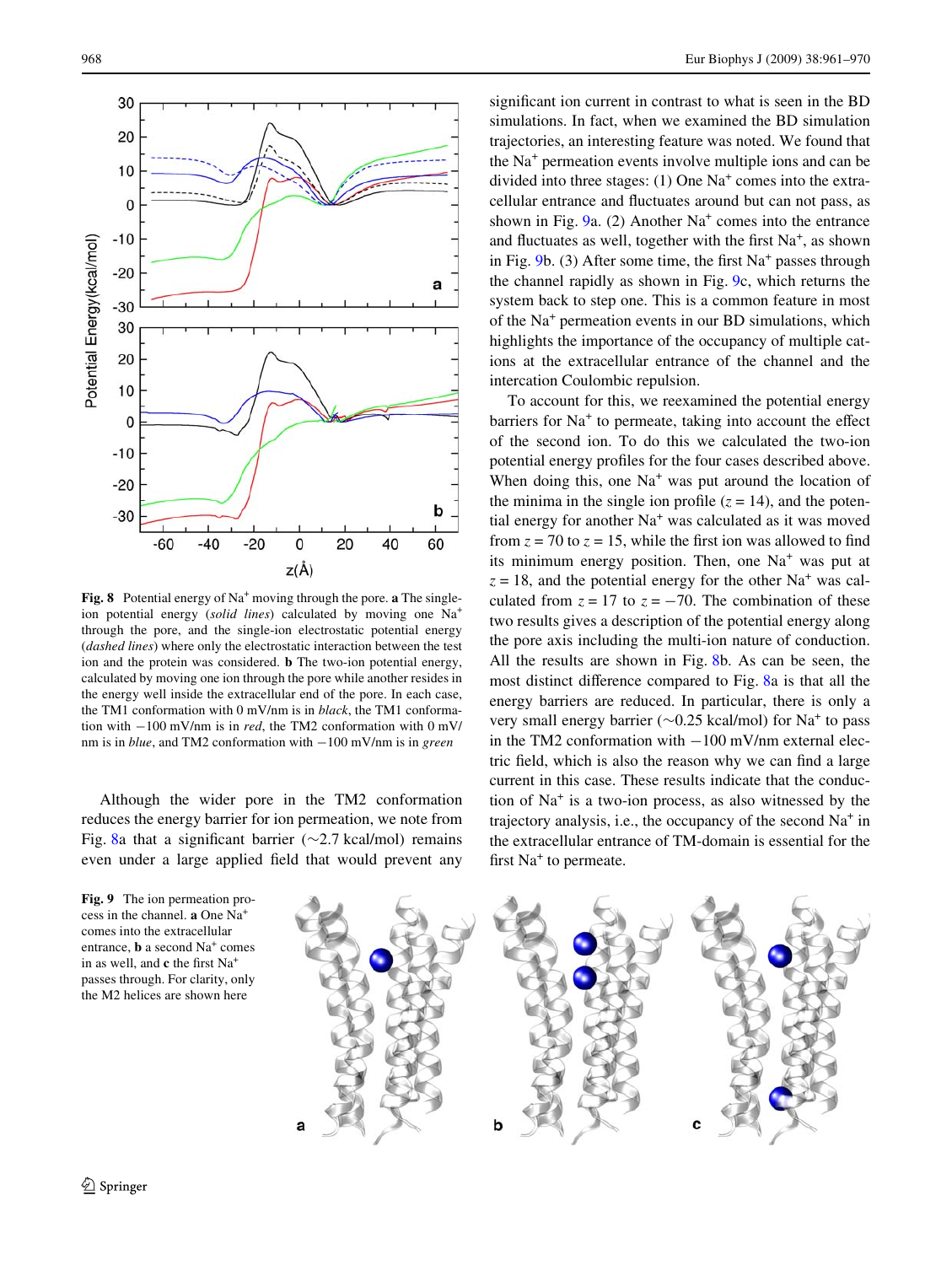The multi-ion conduction mechanism seen here shares some similarities with that found by Wang et al. in their MD simulations. In their case, only one Na<sup>+</sup> was seen in the TM-domain. However, they found that intercation Coulombic repulsion is still important, although the second ion remains farther away from the TM domain and only enters when the first ion has passed through the channel. Thus, the differences seem only to lie in the exact position of the second Na<sup>+</sup> ion. One drawback of our simulation is that the extracellular and intracellular domains of the nAChR are not included, which may affect the conformation of the TMdomain. But this will not affect the general electrostatic gating idea, and Wang et al.'s work has already shown similar MD results, where all the three domains were included, which can be viewed as support for our conclusion. It should also be noted that we do not account for the flexibility of the protein, as the structure was fixed in the BD simulation. This is also one of the reasons why we have to apply a larger transmembrane potential to see the ion permeation events.

#### **Summary**

In this study, we performed MD and BD simulations on the TM-domain of nAChR to further explore its gating behavior. Our results on the refined structure support previous studies on earlier structural models that suggest the hydrophobic region in the center of the TM-domain is probably the channel gate that determines whether ions can conduct. Notably, we find that an external voltage, especially negative voltage, can change the conformation and water occupancy at the hydrophobic region of the TM-domain, which can assist in opening or holding open the pore. This could either be due to a direct force upon the protein, or by assisting the entry of water into the pore, breaking the hydrophobic girdle. An increase in water occupancy can also occur without a significant conformational change under an applied field.

BD simulations also confirm that the gating position is around the middle hydrophobic region and there is also an electrostatic potential energy barrier in this region. In conjunction with electrostatic potential energy calculations, the simulations indicate that the widening of the pore can reduce the barrier to ion permeation. Rather than simply being a consequence of reducing the desolvation barrier (hydrophobic gating), we show that much of this is due to a weakening of the electrostatic attraction of the acidic residues at the channel mouth. This result implies that an electrostatic effect can also play a role in the gating mechanism in addition to the well-known hydrophobic effect. This electrostatic gating can occur in nonoccluded pores and could be a common feature in controlling ion permeation in narrow channels. BD trajectories and two-ion electrostatic potential energy profiles also highlight the importance of the intercation Coulombic repulsion in ion permeation in the acetylcholine receptor.

**Acknowledgments** This work is supported by funding from the National Health and Medical Research Council of Australia, an award under the merit allocation scheme of the APAC National Facility at the ANU, and additional computer time from iVEC.

### **References**

- <span id="page-8-0"></span>Ashcroft FM (2006) From molecule to malady. Nature 440:440–447
- <span id="page-8-9"></span>Auerbach A, Sigurdson W, Chen J, Akk G (1996) Voltage dependence of mouse acetylcholine receptor gating: different charge movements in di-, mono- and unliganded receptors. J Physiol 494:155– 170
- <span id="page-8-1"></span>Barry PH, Lynch JW (2005) Ligand-gated channels. IEEE T NanoBiosci 4:70–80
- <span id="page-8-17"></span>Beckstein O, Sansom M (2004) The influence of geometry, surface character, and flexibility on the permeation of ions through biological pores. Phys Biol 1:42–52
- <span id="page-8-6"></span>Beckstein O, Sansom MSP (2006) A hydrophobic gate in an ion channel: the closed state of the nicotinic acetylcholine receptor. Phys Biol 3:147–159
- <span id="page-8-5"></span>Beckstein O, Biggin PC, Bond P, Bright JN, Domene C, Grottesi A, Holyoake J, Sansom MS (2003) Ion channel gating: insights via molecular simulations. FEBS Lett 555:85–90
- <span id="page-8-8"></span>Bocquet N, Nury H, Baaden M, Poupon CL, Changeux JP, Delarue M, Corringer PJ (2009) X-ray structure of a pentameric ligand-gated ion channel in an apparently open conformation. Nature 457:111– 114
- <span id="page-8-10"></span>Chabala LD (1992) Voltage dependence of acetylcholine receptor channel gating in rat myoballs. J Gen Physiol 100:729–748
- <span id="page-8-2"></span>Cheng X, Lu B, Grant B, Law RJ, McCammon JA (2006) Channel opening motion of  $\alpha$ 7 nicotinic acetylcholine receptor as suggested by normal mode analysis. J Mol Biol 355:310–324
- <span id="page-8-15"></span>Chung S, Allen T, Hoyles M, Kuyucak S (1999) Permeation of ions across the potassium channel: Brownian dynamics studies. Biophys J 77:2517–2533
- <span id="page-8-14"></span>Chung SH, Allen TW, Kuyucak S (2002) Conducting-state properties of the KcsA potassium channel from molecular and Brownian dynamics simulations. Biophys J 82:628–645
- <span id="page-8-3"></span>Corry B (2004) Theoretical conformation of the closed and open states of the acetylcholine receptor channel. Biochim Biophys Acta 1663:2–5
- <span id="page-8-4"></span>Corry B (2006) An energy-efficient gating mechanism in the acetylcholine receptor channel suggested by molecular and Brownian dynamics. Biophys J 90:799–810
- <span id="page-8-13"></span>Corry B, Allen TW, Kuyucak S, Chung SH (2001) Mechanisms of permeation and selectivity in calcium channels. Biophys J 80:195– 214
- <span id="page-8-16"></span>Corry B, O'Mara M, Chung SH (2004) Conduction mechanisms of chloride ions in ClC-type channels. Biophys J 86:846–860
- <span id="page-8-7"></span>Cymes GD, Grosman C (2008) Pore-opening mechanism of the nicotinic acetylcholine receptor evinced by proton transfer. Nat Struct Mol Biol 15:389–396
- <span id="page-8-11"></span>Darden T, York D, Pedersen L (1993) Particle mesh Ewald: an Nlog(N) method for Ewald sums in large systems. J Chem Phys 98:10089–10092
- <span id="page-8-12"></span>Essmann U, Perera L, Berkowitz ML, Darden T, Lee H, Pedersen LG (1995) A smooth particle mesh Ewald method. J Chem Phys 103:8577–8593